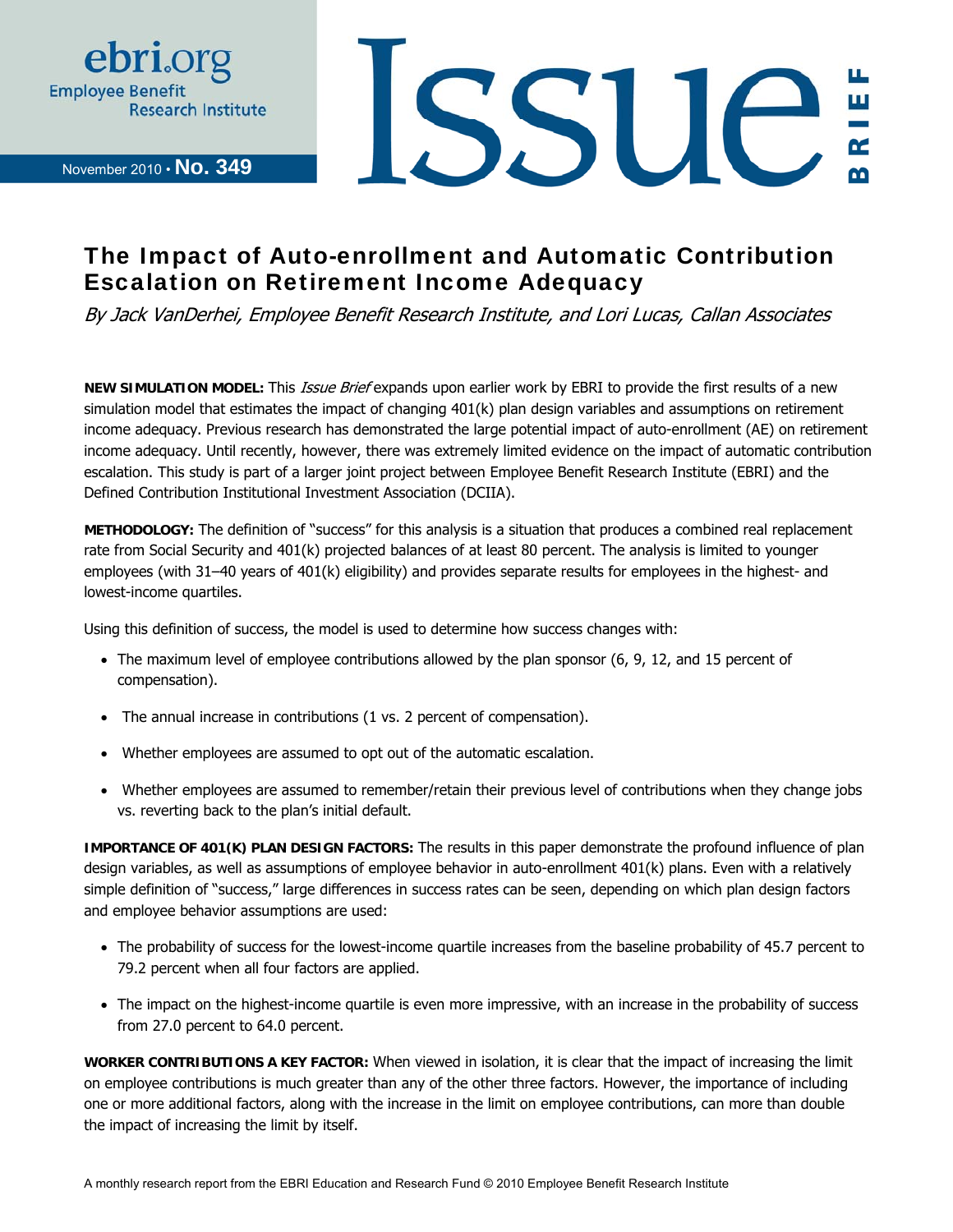Jack VanDerhei is research director of the Employee Benefit Research Institute (EBRI). Lori Lucas is the Defined Contribution Practice Leader at Callan Associates and chair of the Defined Contribution Institutional Investment Association (DCIIA) Research & Surveys Committee. This *Issue Brief* was written with assistance from the Institute's research and editorial staffs. Any views expressed in this report are those of the authors and should not be ascribed to the officers, trustees, or other sponsors of EBRI, EBRI-ERF, or their staffs. Neither EBRI nor EBRI-ERF lobbies or takes positions on specific policy proposals. EBRI invites comment on this research.

The original results of this research were presented at the DCIIA's Public Policy Forum on May 11, 2010.

**Copyright Information:** This report is being published jointly by EBRI and DCIIA, and is copyrighted by the Employee Benefit Research Institute (EBRI). It may be used without permission but citation of the source is required.

**Recommended Citation**: Jack VanDerhei and Lori Lucas, "The Impact of Auto-enrollment and Automatic Contribution Escalation on Retirement Income Adequacy," EBRI Issue Brief, no. 349, and DCIIA Research Report (November 2010).

**Report availability:** This report is available on the Internet at www.ebri.org and at www.dciia.org

#### **Table of Contents**

#### **Figures**

| Figure 1, Auto-Enrollment (With 2009 Formulae) vs. Voluntary Enrollment (With 2005 Formulae):                                                                                                                               |  |
|-----------------------------------------------------------------------------------------------------------------------------------------------------------------------------------------------------------------------------|--|
| Figure 2, Employees Currently Ages 25–29: Median 401(k) Accumulation Multiples for Auto-Enrollment<br>With 2009 Plan Formulae as a Function of Salary Quartile and Number of Years Eligible for a                           |  |
| Figure 3, Success Rates of Achieving an 80 Percent Real Replacement Rate From Social Security and                                                                                                                           |  |
| Figure 4, Increase in Probability of Success From Modifying Plan Design Features of Automatic Escalation                                                                                                                    |  |
| Figure 5, CDFs of the Two Extreme Combinations of Design Variables and Employee Response Assumptions<br>for Employees Currently Ages 25–29 and Assumed 31–40 Years of Eligibility, High- vs. Low-salary<br><b>Quartiles</b> |  |
| Figure 6, Success Rates of Achieving a Combined 80% Real Replacement Rate From Social Security and                                                                                                                          |  |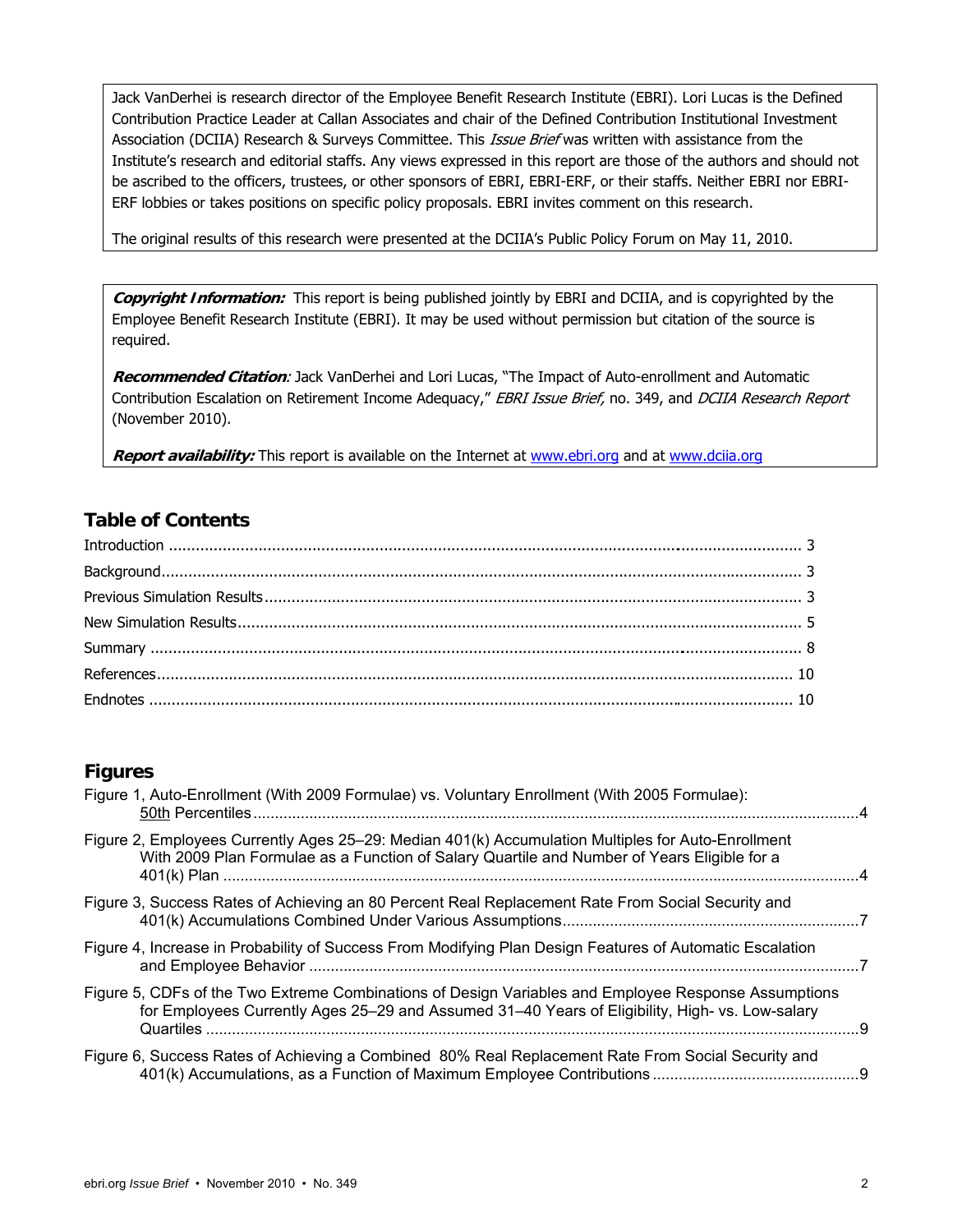#### **Introduction**

Previous research has demonstrated the large potential impact of auto-enrollment (AE) on retirement income adequacy. Until recently however, there was extremely limited evidence on the impact of automatic contribution escalation. VanDerhei (2010) provides stochastic simulations of the impact of AE and automatic contribution escalation for 401(k) participants of large sponsors. This Issue Brief expands upon that model to provide the first results of a new simulation model that estimates of the impact of changing 401(k) plan design variables and assumptions on retirement income adequacy. This study is part of a larger joint project between Employee Benefit Research Institute (EBRI) and the Defined Contribution Institutional Investment Association (DCIIA) that will include development of a plan-specific simulation model allowing additional plan design variables to be analyzed.

#### **Background**

Since 1996, EBRI and the Investment Company Institute (ICI) have collaborated in the collection of data on participants in 401(k) plans.  $^1$  This database includes demographic information, as well as administrative data on annual contributions, plan balances, asset allocation, and loans. This information is disseminated via jointly published annual updates on "401(k) Plan Asset Allocation, Account Balances and Loan Activity." As of December 31, 2008, the database included individual information on:

- 24.0 million 401(k) plan participants, in
- 54,765 employer-sponsored 401(k) plans, holding
- \$1.092 trillion in assets.

#### **Previous Simulation Results**

VanDerhei and Copeland (2008) simulated the impact of 401(k) sponsors changing from voluntary to automatic enrollment; however, given the close proximity to the passage of the Pension Protection Act of 2006 (PPA) there was no way of knowing what the AE plan design parameters would look like. As a result, the PPA safe harbor provision was used as a prototype in the 2008 study. Moreover, there was no way of knowing the plan design parameters of 401(k) sponsors that would subsequently choose to adopt AE. As determined in a joint EBRI/Mercer study (VanDerhei, July 2007), there is a high correlation between those employers that choose to adopt AE for their  $401(k)$  plans and those that froze/closed their defined benefit (DB) pension plans. Fortunately, EBRI was able to circumvent these limitations in late 2009 with data on actual retirement plan sponsor activity from Benefit SpecSelect™ (a trademark of Hewitt Associates LLC).

VanDerhei (2010) simulated the difference between AE and voluntary enrollment by comparing large 401(k) sponsors with actual plan design parameters. Figure 1 shows only post-2009 accumulations (and rollovers) and, as expected, the simulated balances (as a multiple of final earnings) would be minimal for older age cohorts. However, for those with a major portion of their careers remaining, the differences in additional accumulations due to auto-enrollment prove to be quite significant: When workers currently ages 25–29 are compared, the median 401(k) balances increase from approximately 1.5 times final earnings under voluntary enrollment to more than 6.0 times final earnings in the auto-enrollment scenario.

The 6.0 multiple in Figure 1 might appear to be too small to reach conventional retirement income targets.<sup>3</sup> Therefore, Figure 2 recasts the AE results from Figure 1 for just the youngest cohort and provides further breakouts by the number of years eligible for participation in a 401(k) plan as well as the relative income level. For those workers assumed to be eligible (whether or not they choose to participate) for more than 30 years, the median multiples range from approximately 7.6–8.5 times final salary, depending on salary level.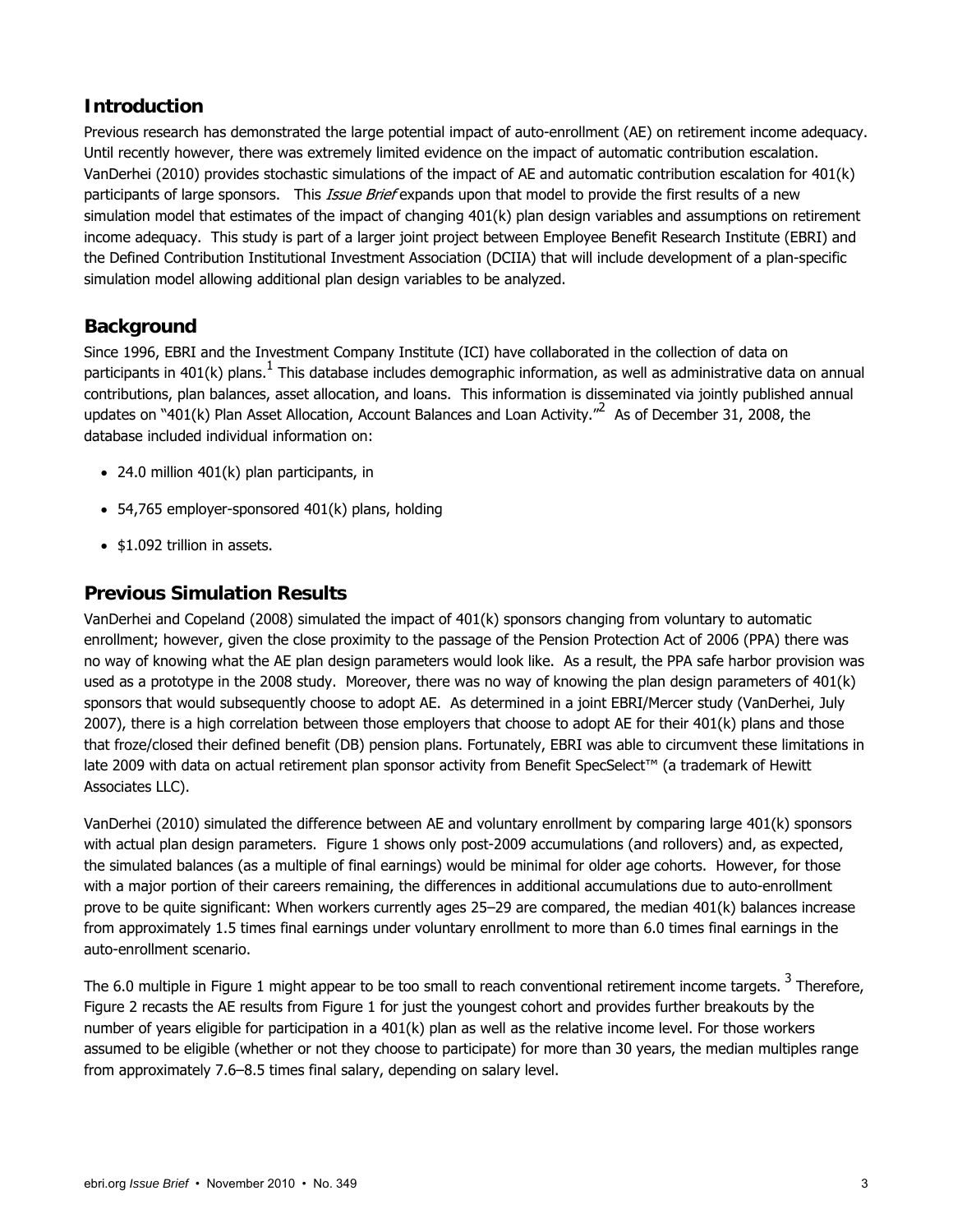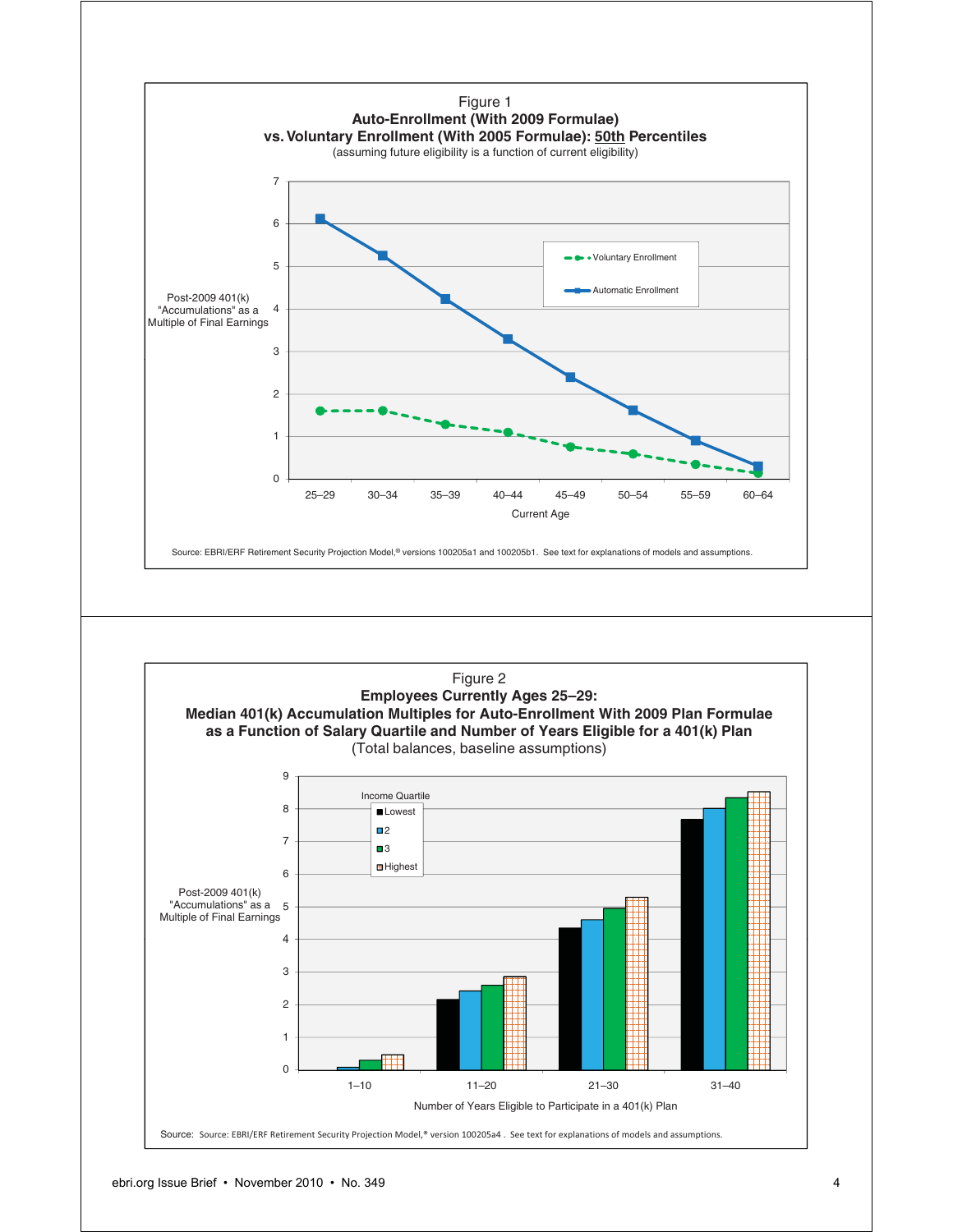VanDerhei (2010) also modeled the following:

- Simulated balances that would be generated under the pre-2005 formulae.
- The portion of balances attributable to employer contributions (to test the assertion that increased probability of participation under AE will result in less generous employer contributions).
- Sensitivity analysis on:
	- o Alternative (lower) rate-of-return assumptions.
	- o Impact of cashouts.
	- Limited to plan sponsors that froze or closed the DB plan to new employees between 2005 and 2009, inclusive.
	- $\circ$  Impact of whether employee "remembers" level of contributions from previous 401(k) plan.

#### **New Simulation Results**

The basic objective of this report is an analysis of how the probability of "success" changes with different 401(k) plan design variables and assumptions. While the definition of success using this simulation model can be quite complex, this analysis starts out with a very simple definition for this initial application:  $4\,$  namely, a 401(k) accumulation large enough that, when combined with the worker-specific benefits projected under Social Security, will provide a total real replacement rate of 80 percent. This is in the typical range of replacement rates suggested by many financial consultants.<sup>5</sup>

The percentage of earnings replaced by Social Security for scaled medium-earnings workers<sup>6</sup> retiring at age 65 in 2050 is projected to be 36.3 percent.<sup>7</sup> However, the Primary Insurance Amount (PIA) formula used to determine monthly Social Security retirement benefits skews the Social Security portion of the replacement rates heavily in favor of the lower paid.<sup>8</sup> Therefore, a new component was added to the model to simulate each worker's Average Indexed Monthly Earnings and the resulting PIA and replacement rate, assuming there are no statutory changes to the computation of Social Security retirement benefits by 2050.

The definition of "success" for this analysis is a situation that produces a combined real replacement rate from Social Security and 401(k) projected balances  $^9$  of at least 80 percent.  $^{10}$  The analysis is limited to younger employees (with 31–40 years of 401(k) eligibility) and provides separate results for employees in the highest- and lowest-income quartiles.

Using this definition of success, the model is used to determine how success changes with:

- The maximum level of employee contributions allowed by the plan sponsor (6, 9, 12 and 15 percent of compensation).
- The annual increase in contributions (1 vs. 2 percent of compensation).
- Whether employees are assumed to opt out of the automatic escalation.<sup>11</sup>
- Whether employees are assumed to remember/retain their previous level of contributions when they change jobs vs. reverting back to the plan's initial default.

Figure 3 demonstrates that the success rates for the real 80 percent combined replacement rate for the highest-income quartile employees vary from as low as 27.0 percent to a high of 64.0 percent. The lowest rates are experienced by employees who do not "remember" their previous contribution rates when they change jobs, have a stochastic opt-out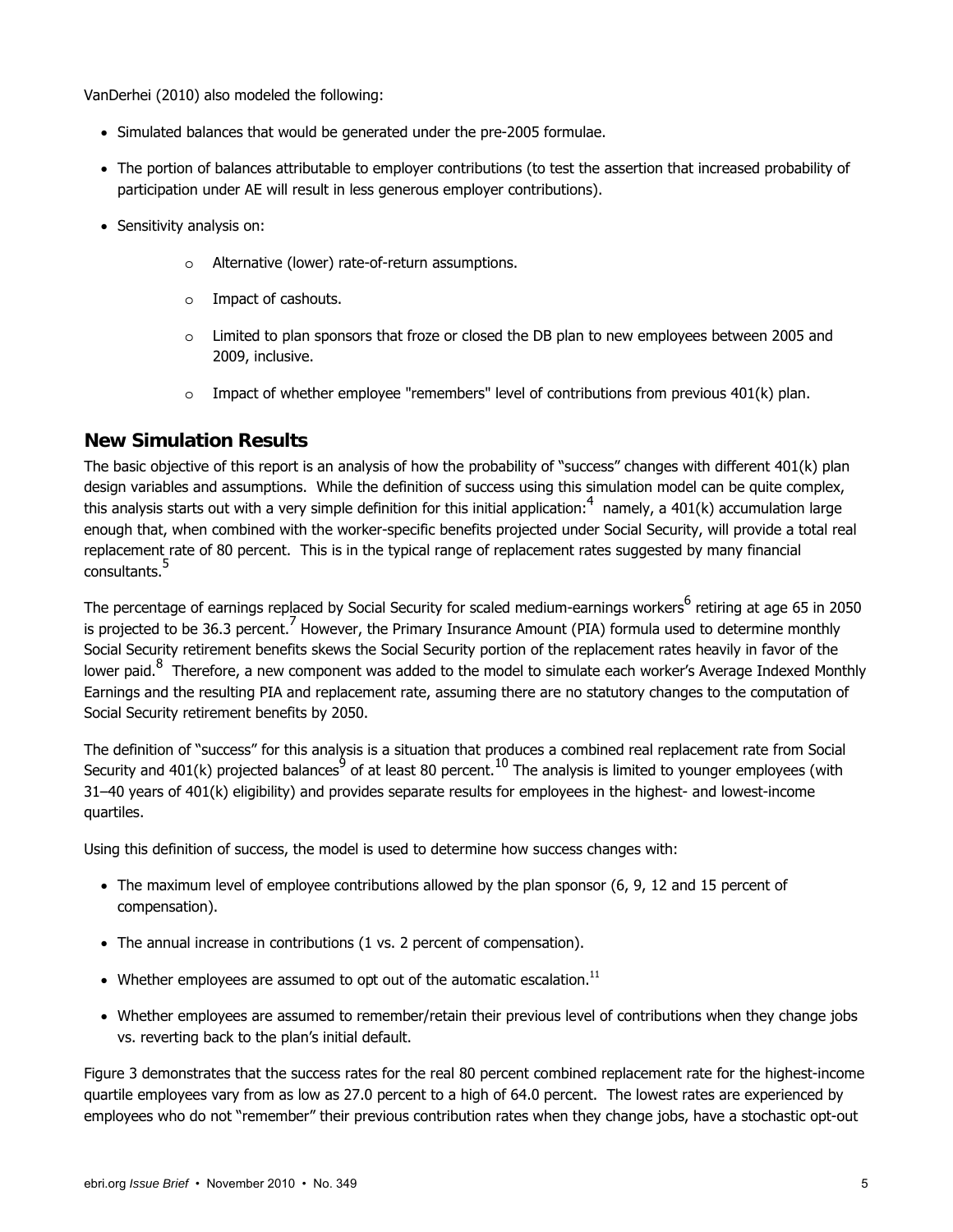of the automatic escalation, and participate in plans that limit the automatic contributions to 6 percent of compensation and increase the contributions by 1 percent per year (the "all-pessimistic" assumption scenario).

In contrast, the highest rates are experienced by employees who do "remember" their previous contribution rates when they change jobs, do *not* opt-out of the automatic escalation, and participate in plans that allow the automatic contributions to increase to 15 percent of compensation and increase the contributions by 2 percent per year (the "alloptimistic" assumption scenario).

Similar information is provided for the lowest-income quartile employees. As expected, the success rates are somewhat higher, given the larger Social Security replacement rates for this group, varying from 45.7 percent to 79.2 percent.

The relative importance of each of the factors described above is presented in Figure 4. Each bar portrays the increased probability of success relative to the all-pessimistic assumption scenario. The first four sets of bars (one for the lowest-paid quartile and one for the highest-paid quartiles) show the marginal impact of each factor alone.<sup>12</sup> It is clear that when considered in isolation, three of the four factors investigated have only a minimal impact. The increase on the limit in employee contributions is much more substantial (either 14.1 or 16.4 percentage point increase in probability); however, this factor by itself still accounts for less than half of the impact of adding all four factors at once (bottom row of bars).

Although the 80 percent combined real replacement rates provided in Figure 3 may provide a useful range of success rates in general, plan sponsors undoubtedly will have plan-specific (or even cohort- or participant-specific) targets as part of their overall strategic planning for retirement plan design. Therefore, Figure 5 provides a series of cumulative distribution functions (CDFs) that will allow the plan sponsor to choose from a large number of potential thresholds for measuring success.

A CDF describes the probability that a value (in this case the simulated multiple of final earnings at retirement age) will be a value less than x. For example, Figure 5 focuses on the two extreme combinations of plan design variables and employee behavior assumptions mentioned above. The two bottom lines show the results for the highest- and lowestsalary quartiles under the most optimistic combinations (i.e., employees who do "remember" their previous contribution rates when they change jobs, do not opt-out of the automatic escalation, and participate in plans that allow the automatic contributions to increase to 15 percent of compensation and increase the contributions by 2 percent per year), while the two top lines provide the results for the highest- and lowest-salary quartiles under the most pessimistic combinations (i.e., employees who do not "remember" their previous contribution rates when they change jobs, have a stochastic opt-out of the automatic escalation, and participate in plans that limit the automatic contributions to 6 percent of compensation and increase the contributions by 1 percent per year).

If one was interested in determining the range in success rates for a combined real replacement rate greater than 75 percent, for example, looking at the grid at the bottom of Figure 5 shows that 17 percent of the lowest-income quartile under the most optimistic combination of assumptions would have a combined real replacement rate of less than or equal to 75 percent. Therefore, approximately 83 percent  $^{13}$  of these individuals would be successful in achieving that target.

Figure 5 demonstrates very clearly that the importance of plan design parameters and/or assumptions with respect to employee behavior depends on what target the plan sponsor chooses. At very low multiples of final earnings, the spread between success rates for optimistic vs. pessimistic scenarios is quite low. For example, at a combined real replacement rate of only 45 percent, the difference in success rates for the highest-income quartile is 13 percentage points, compared with only 1 percentage point for the lowest-income quartile. When the combined real replacement rate target increases to 80 percent, the spread between the all-optimistic and all-pessimistic assumption scenarios become considerable: 33 percentage points for the lowest-income quartile and 37 percentage points for the highestincome quartile.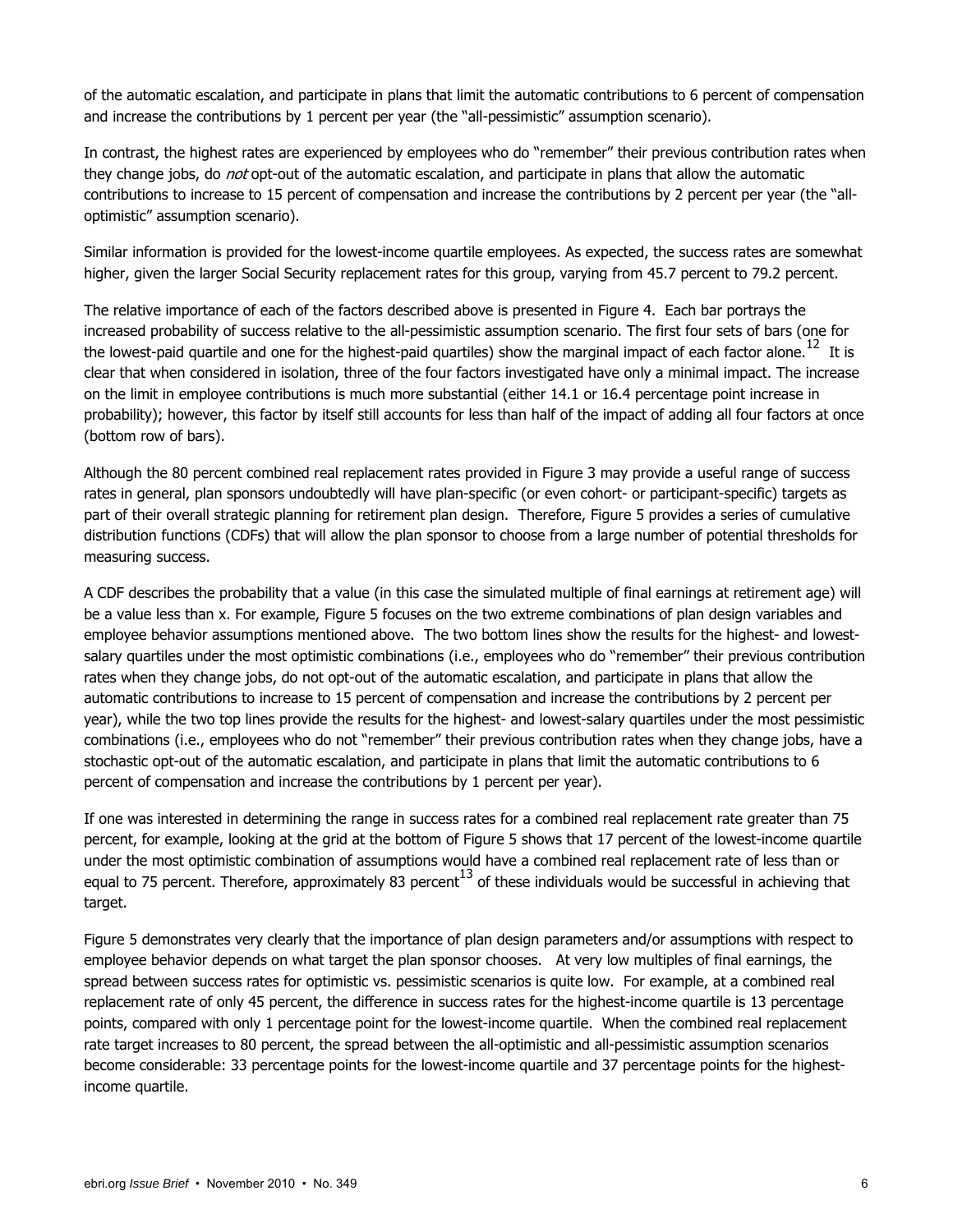

defined in the text. The population simulated consists of workers currently ages 25–29 who will have more than 30 years of simulated eligibility for participation in a 401(k) plan. Workers are assumed to retire at age 65 and all 401(k) balances are converted into a real annuity at an annuity purchase price of 18.62.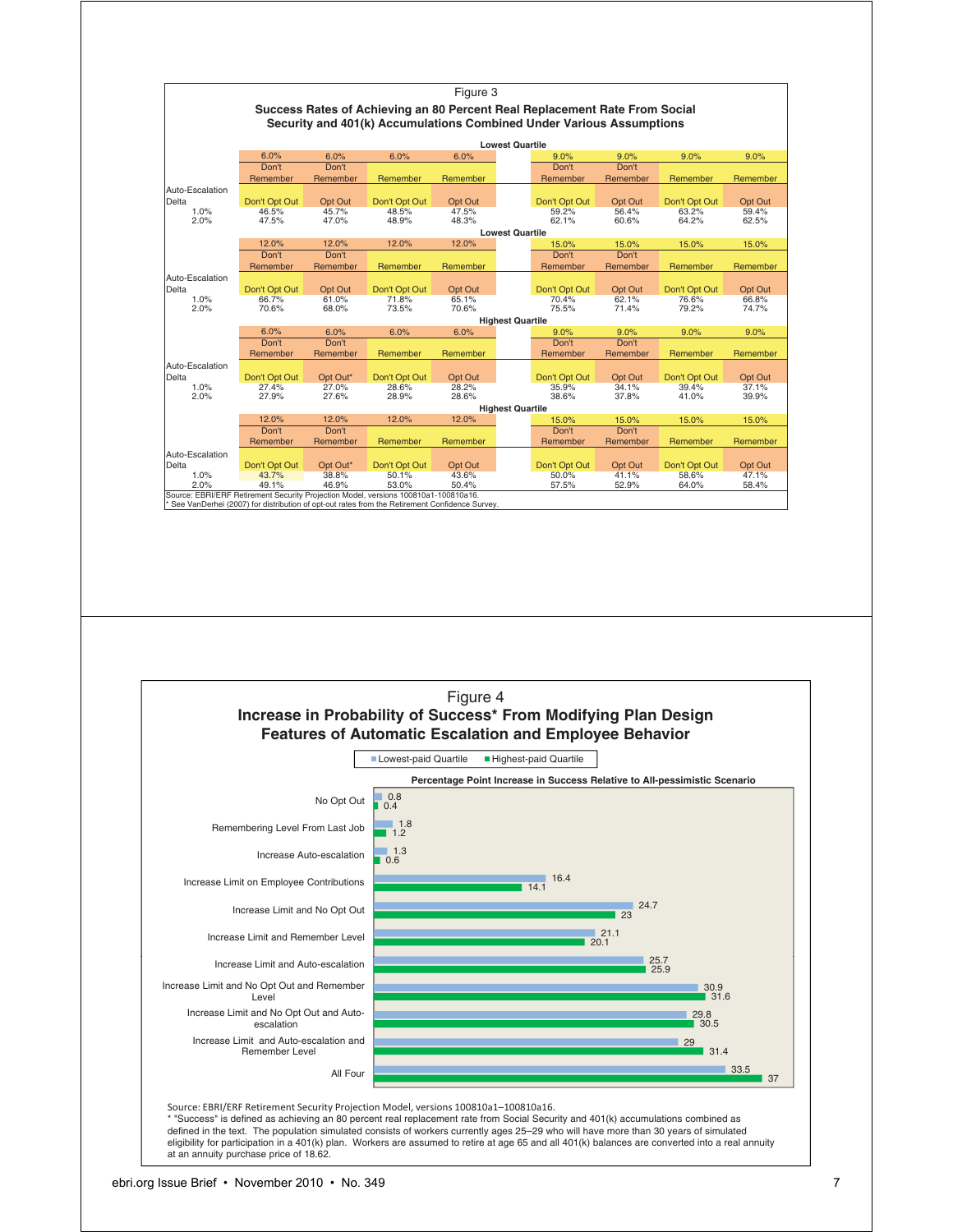While success rates of 79.2 percent for employees in the lowest-income quartile as shown in Figure 3 are certainly noteworthy, those familiar with 401(k) plans will undoubtedly question the likelihood of escalating these employees to a 15 percent contribution rate. Therefore, two alternative limits of employee contribution rates (9 and 12 percent) are graphed in Figure 6. Moving the maximum employee contribution rate down to 12 percent lowers the success rate for the lowest-income quartile employees to only 73.5 percent, and moving it even lower to 9 percent still results in a success rate of 64.2 percent (equivalent to the success rate for the highest-income quartile with a maximum contribution rate of 15 percent).

While the higher success rates for employees in the lowest-income quartile (relative to those in the highest-income quartile) will come as no surprise to those familiar with the manner in which Social Security retirement benefits are computed,<sup>14</sup> the difference between the two employee groups in the marginal increase in success rates resulting from increasing the maximum employee contribution rate may not be as obvious. Given the relatively low success rates for both groups of employees with a 6 percent maximum employee contribution rate (48.9 percent for the lowest-income quartile and 28.9 percent for the highest-income quartile), an increase of 3 percent of compensation in the maximum employee contribution rate will result in a significant increase in success rates for both groups (15.3 percentage points for the lowest-income quartile and 12.1 percentage points for the highest-income quartile). The next 3 percent increase in contributions (from 9 percent to 12 percent) still provides a 12.0 percentage point increase in success rates for the highest-income quartile (compared with only a 9.3 percentage point increase for the lowest-income quartile). The final increase (from 12 percent to 15 percent of compensation) still provides an 11.0 percentage point increase for the highest-income quartile but, given the relatively large success rates for the lowest-income quartile at 12 percent (73.5 percent), this results in an increase of only 5.7 percentage points.

These results are not suggesting that plan sponsors should attempt to put different constraints on 401(k) participants based on their relative income levels (even if such practice were legal). However, it is clear that given a specific planwide success rate target, sponsors can use different communication strategies for their employees: i.e., those with lower incomes (and hence higher likely replacement rates from Social Security) can be shown how escalating their contributions to a level that may be more affordable, given their disposable income, would still result in success rates equivalent to employees with higher income contributing at a higher level.

#### **Summary**

The results in this paper demonstrate the profound influence of plan design variables, as well as assumptions of employee behavior in auto-enrollment 401(k) plans. Even with a relatively simple definition of "success," large differences in success rates can be seen, depending on which plan design factors and employee behavior assumptions are used:

- The probability of success for the lowest-income quartile increases from the baseline probability of 45.7 percent to 79.2 percent when all four factors are applied.
- The impact on the highest-income quartile is even more impressive, with an increase in the probability of success from 27.0 percent to 64.0 percent.

When viewed in isolation, it is clear that the impact of increasing the limit on employee contributions is much greater than any of the other three factors. However, the importance of including one or more additional factors, along with the increase in the limit on employee contributions, can more than double the impact of increasing the limit by itself.

This suggests that additional analysis of the influence of plan design variables on optimizing employee results is warranted. The next step in this project will include development of a plan-specific simulation model that will allow additional plan design variables.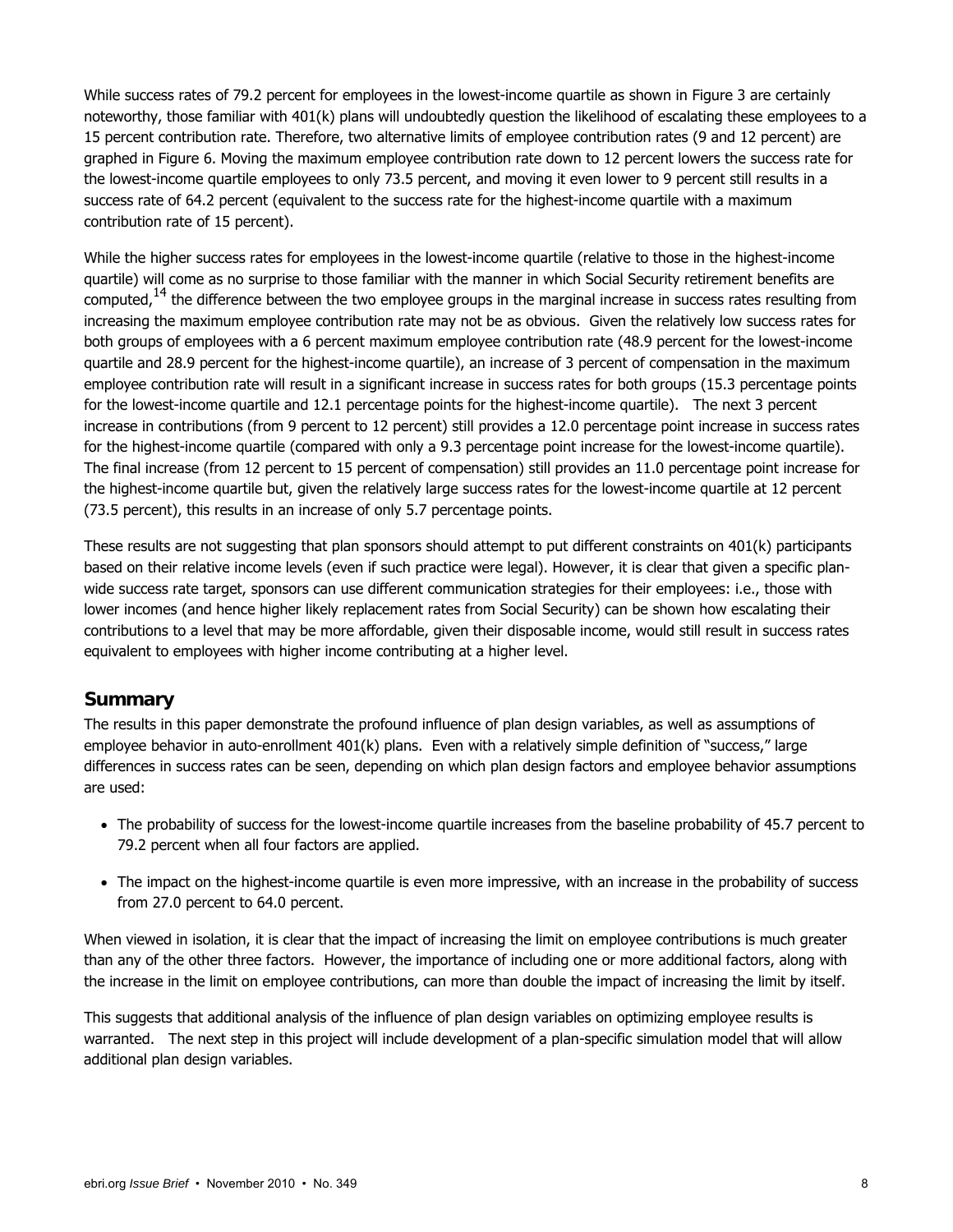

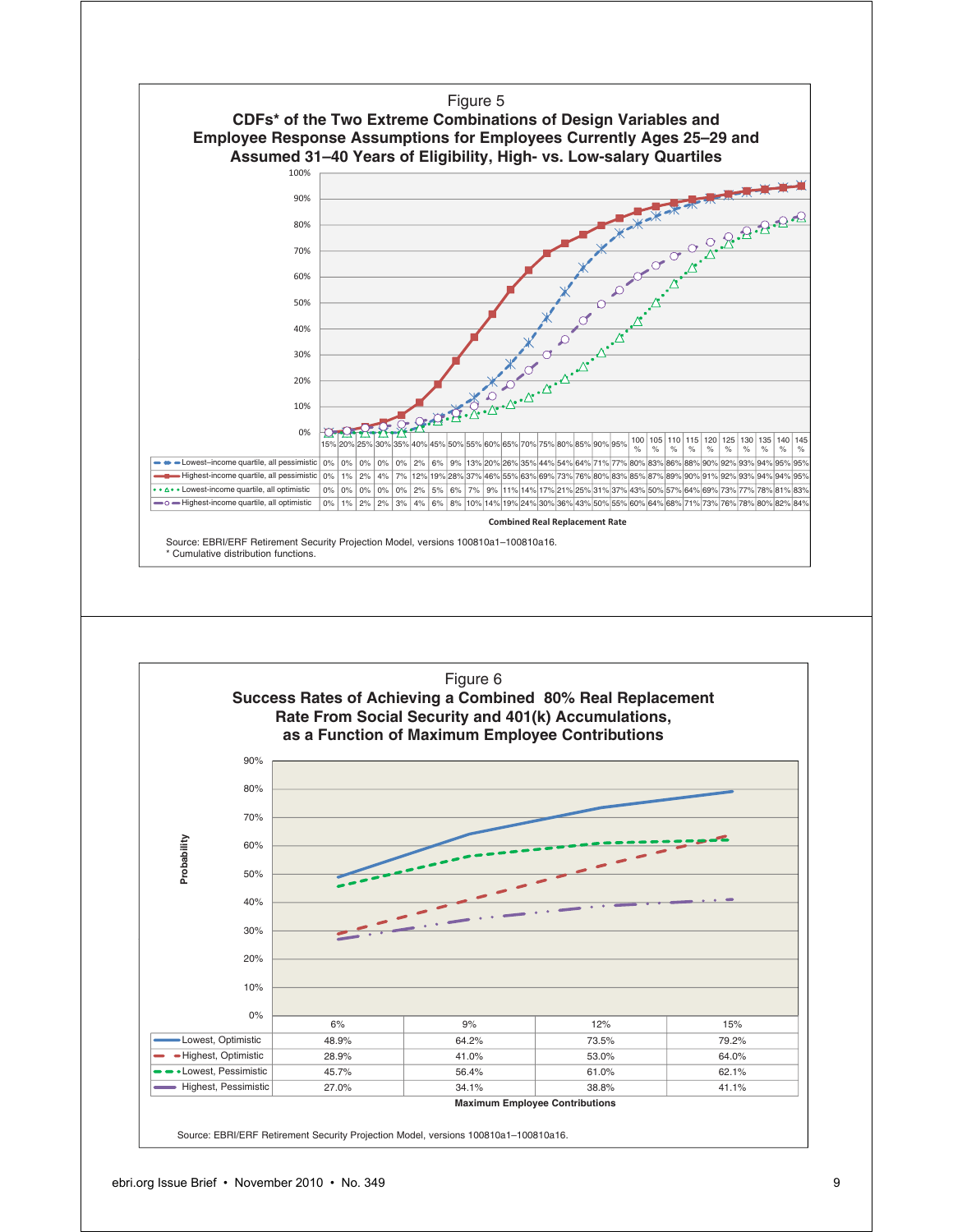#### **References<sup>15</sup>**

Holden, Sarah, and Jack VanDerhei. "Can 401(k) Accumulations Generate Significant Income for Future Retirees?" EBRI Issue Brief, no. 251 (Employee Benefit Research Institute, November 2002).

\_\_\_\_\_\_\_\_. "The Influence of Automatic Enrollment, Catch-Up, and IRA Contributions on 401(k) Accumulations at Retirement." EBRI Issue Brief, no. 283 (Employee Benefit Research Institute, July 2005.

VanDerhei. "Measuring Retirement Income Adequacy, Part One: Traditional Replacement Ratios and Results for Workers at Large Companies." EBRI Notes, no. 9 (Employee Benefit Research Institute, EBRI Issue Brief, no. 273 September 2004): 2−12.

\_\_\_. "Retirement Income Adequacy After PPA and FAS 158: Part One—Plan Sponsors' Reactions." Issue Brief, no. 307 (Employee Benefit Research Institute, July 2007).

. "The Expected Impact of Automatic Escalation of  $401(k)$  Contributions on Retirement Income." *EBRI* Notes, no. 9 (Employee Benefit Research Institute, September 2007): 2–8.

 \_\_\_\_\_\_\_\_. "The Impact of Automatic Enrollment in 401(k) Plans on Future Retirement Accumulations: A Simulation Study Based on Plan Design Modifications of Large Plan Sponsors." EBRI Issue Brief, no. 341 (Employee Benefit Research, April 2010).

VanDerhei and Copeland. "Can America Afford Tomorrow's Retirees: Results From the EBRI-ERF Retirement Security Projection Model." EBRI Issue Brief, no. 263 (Employee Benefit Research Institute, November 2003).

\_\_\_\_\_\_\_\_. "The EBRI Retirement Readiness Rating:™ Retirement Income Preparation and Future Prospects." EBRI Issue Brief, no. 344 (Employee Benefit Research Institute (July 2010).

. "The Impact of PPA on Retirement Savings for 401(k) Participants." EBRI Issue Brief, no. 318 (Employee Benefit Research, June 2008).

VanDerhei, Jack, Sarah Holden, and Louis Alonso. "401(k) Plan Asset Allocation, Account Balances, and Loan Activity in 2008." EBRI Issue Brief, no. 335 (Employee Benefit Research Institute, October 2009).

## **Endnotes**

-

2 See VanDerhei, Holden and Alonso (2009) for the most recent report from year-end 2008 data The update for year-end 2009 data is currently scheduled for November 2010.

 $3$  It is important to note that this models *all U.S. workers*. As a result, the balances will be significantly smaller than simulation models of those current 401(k) participants (Holden and VanDerhei, 2002) or those eligible for participation (Holden and VanDerhei, 2005).

<sup>4</sup> See VanDerhei and Copeland (2003) for a detailed explanation of the EBRI Retirement Security Projection Model.™ When all the elements of the accumulation model (e.g., defined benefit, Social Security, net housing equity) are included, the stochastic decumulation model can project probabilities of retirement income adequacy under a number of different targets. The earlier results were recently updated (VanDerhei and Copeland, 2010).

<sup>5</sup> See VanDerhei (September 2004) for a discussion of replacement rates.

<sup>&</sup>lt;sup>1</sup> The EBRI/ICI Participant-Directed Retirement Plan Data Collection Project (the EBRI/ICI 401(k) database) is the largest, most representative repository of information about individual 401(k) plan participant accounts (www.ebri.org/pdf/briefspdf/EBRI\_IB\_10-2009\_No335\_K-Update.pdf).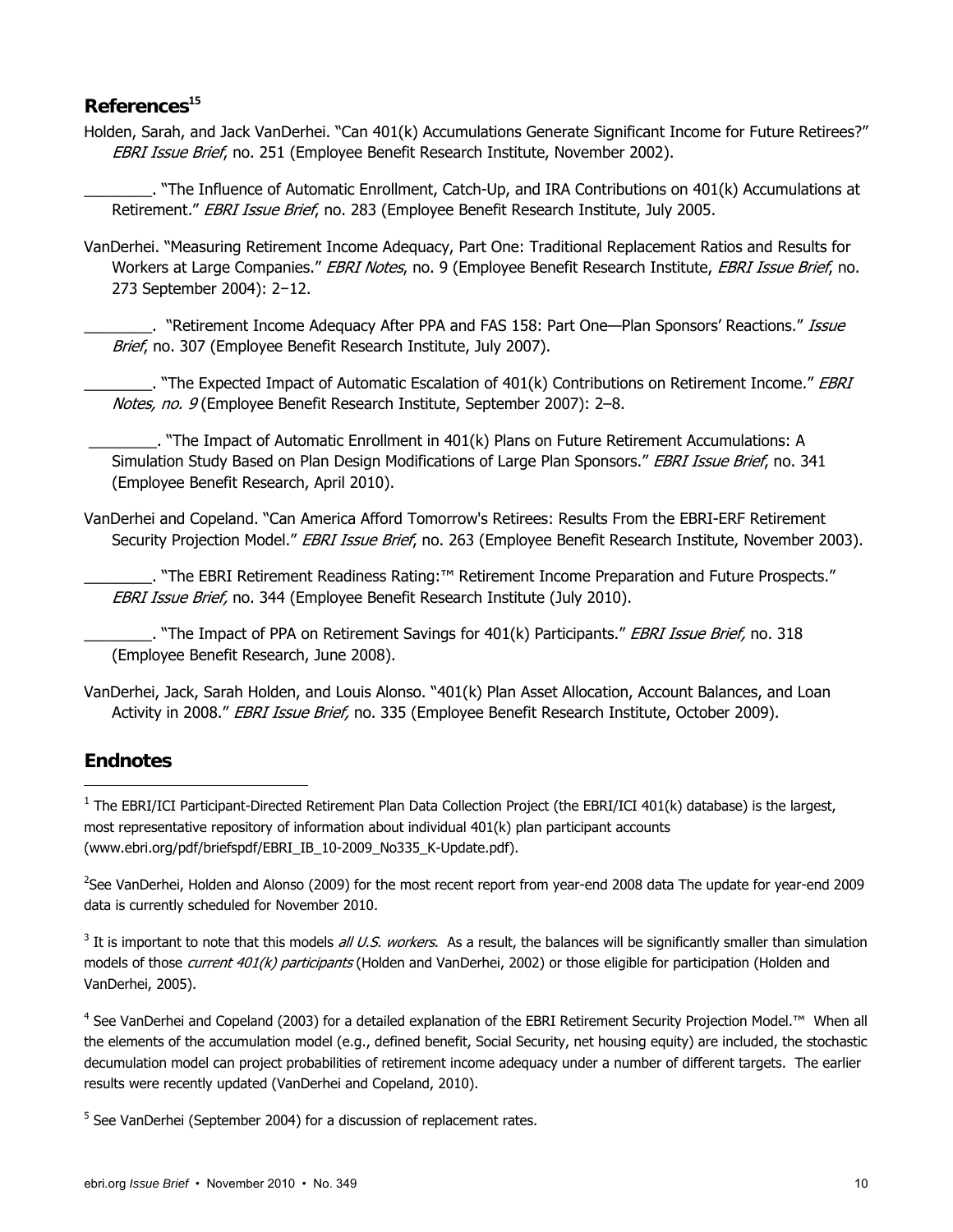$<sup>6</sup>$  Defined as an employee with career-average earnings at about 100 percent of the average wage index (AWI).</sup>

<sup>7</sup> 2009 OASDI Trustees Report, Table VI.F10—Annual Scheduled Benefit Amounts for Retired Workers.

 $^8$  For example, career-average earnings at about 45 percent of the national average wage index (AWI) are projected to have real replacement rates of 49.0 percent, while career-average earnings at about 160 percent of the AWI are projected to have real replacement rates of 30.1 percent.

 $9$  401(k) projected balances include any balances that originated in a 401(k) plan that have been rolled over to an IRA.

 $10$  An annuity purchase price of 18.62 for a male age 65 was used for the conversion of the account balances to a real annuity. Similar analysis for females will be added in a future publication.

 $11$  Employees were assumed to either (1) not opt out or (2) opt out at rates described in VanDerhei (September 2007).

<sup>12</sup> For example, the 0.4 percentage point increase for the highest-paid quartile for the impact of not opting out is derived from taking the difference of the 27.4 percent in the upper right hand corner of Figure 3 and the 27.0 percent from the allpessimistic assumption scenario for the highest-paid quartile.

<sup>13</sup> 100 percent minus 17 percent.

-

 $<sup>14</sup>$  The primary insurance amount (PIA) is the benefit a person would receive if he/she elects to begin receiving</sup> retirement benefits at his/her normal retirement age. For an individual who first becomes eligible for old-age insurance benefits or disability insurance benefits in 2010, his/her PIA will be the sum of:

- (a) 90 percent of the first \$761 of his/her average indexed monthly earnings, plus
- (b) 32 percent of his/her average indexed monthly earnings over \$761 and through \$4,586, plus
- (c) 15 percent of his/her average indexed monthly earnings over \$4,586.

See www.ssa.gov/OACT/COLA/piaformula.html for more information.

<sup>15</sup> All reports are available at www.ebri.org/publications/ib/ or www.ebri.org/publications/notes/